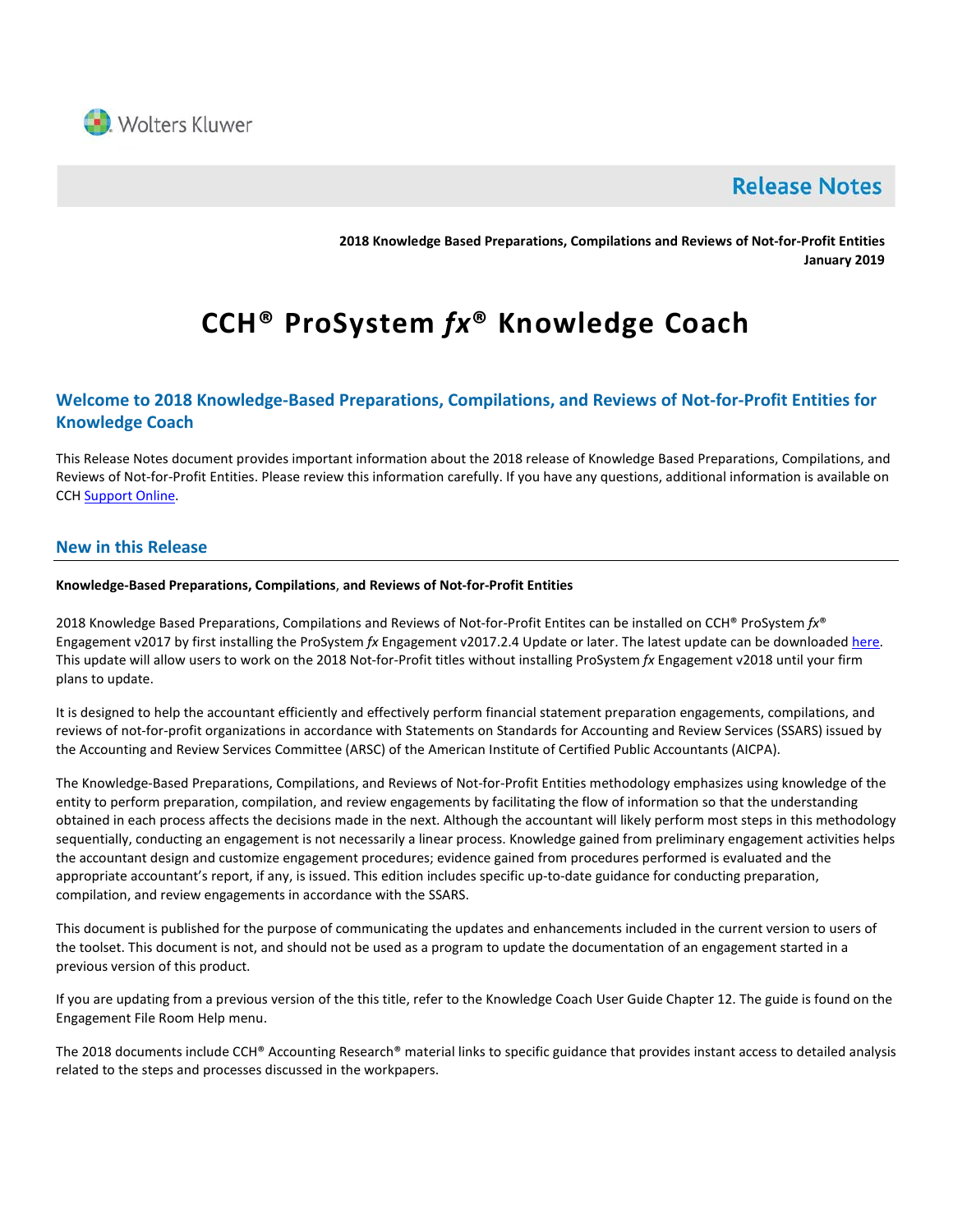#### **2018 Edition of Knowledge-Based Preparations, Compilations and Reviews of Not-for-Profit Entities**

This edition features numerous enhancements, including:

- New and modified procedure steps and practice points for current accounting guidance noted above.
- Adding many new AIDs, CORs, and RPTs as follows:
	- o AID-825A Financial Statements: Not-for-Profit (Post Implementation of ASU No. 2016-14 and ASU No. 2016-18)
	- o AID-826A Financial Statements: Presentation of Functional Expenses (Post Implementation of ASU No. 2016-14)
	- o CMP-102 Compilation Program: Prospective Financial Statements
	- o CMP-103 Compilation Program: Pro Forma
	- o COR-201F Engagement Letter: Compilation of Financial Statements Prepared in Accordance with a Prescribed Format
	- o COR-201G Engagement Letter: Compilation Engagement with Respect to One or More Specified Elements, Accounts, or Items of a Financial Statement
	- o COR-208A Engagement Letter: Compilation Pro Forma Financial Information Prepared by Client in Accordance with U.S. GAAP
	- o RPT-0914A Compilation Report: Prospective Financial Statements— Financial Forecast Supplemented By A Financial Projection
	- o RPT-0959A Compilation Report: Compiled Financial Statements Presented with Prior-Period Financial Statements Compiled by a Predecessor Accountant
	- o RPT-0996A Compilation Report: Comparative Financial Statements Prepared in Accordance with Financial Reporting Framework Generally Accepted in Another Country Performed in Accordance with SSARS and Another Set of Compilation Standards— Intended for Use in the United States of America
	- o RPT-0996B Compilation Report: Comparative Financial Statements Prepared in Accordance with Financial Reporting Framework Generally Accepted in Another Country Performed in Accordance with SSARS and Another Set of Compilation Standards— Intended for Use Only Outside the United States of America
	- o RPT-1006A Review Report: Emphasis of Matter—Uncertainty Related to Going Concern (In Accordance with SSARS 24)
	- o RPT-1081A Review Report: Comparative Financial Statements Prepared in Accordance with a Financial Reporting Framework Generally Accepted in Another Country Performed in Accordance with SSARS and Another Set of Review Standards – Intended for Use in the United States of America
	- o RPT-1081B Review Report: Comparative Financial Statements Prepared in Accordance with a Financial Reporting Framework Generally Accepted in Another Country Performed in Accordance with SSARS and Another Set of Review Standards – Intended for Use Only Outside the United States of America

[Click here](http://support.cch.com/updates/KnowledgeCoach/pdf/guides_tab/2018%20Not-For-Profit%20Entities%20PCR%20Title%20Overview%20for%20Knowledge%20Coach%20Users.pdf) for the 2018 Preparations, Compilations, and Reviews of Not-for-Profit Entities Title Overview for Knowledge Coach Users.

In addition, forms and practice aids throughout have been updated to include new examples and tips, and where applicable, to take into account:

#### **New literature, standards, and developments, reflected in the following current accounting guidance:**

- Statement on Standards for Accounting and Review Services No. 24 (SSARS-24), Omnibus Statement on Standards for Accounting and Review Services - 2018);
- AICPA Guide Preparation, Compilation and Review Engagements;
- The revised AICPA Code of Professional Conduct (Code), including ET Section 1.295, Nonattest Services;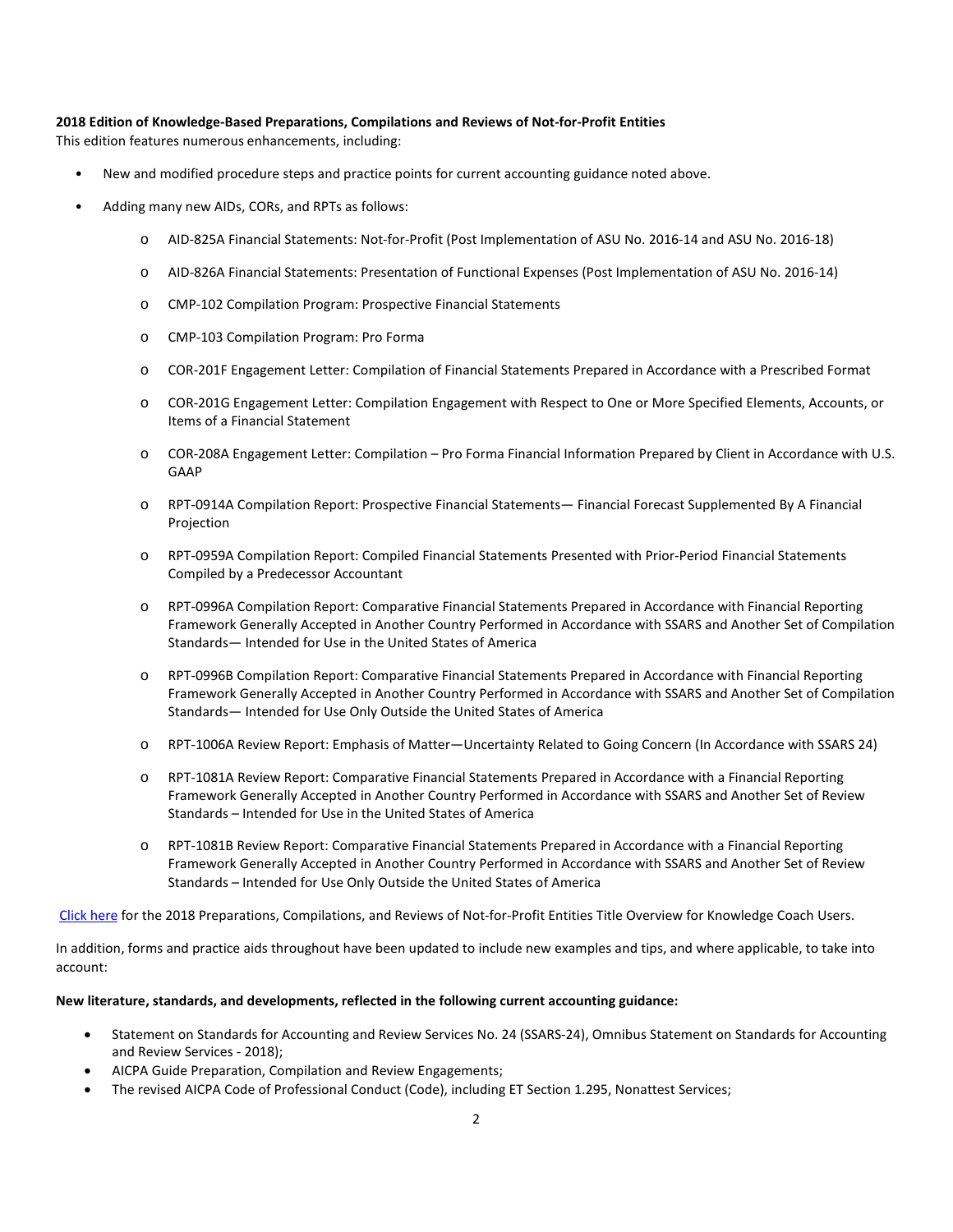- AICPA Statement on Quality Control Standards No. 8 (QC Section 10), A Firm's System of Quality Control (Redrafted);
- AICPA Audit Risk Alert Developments in Preparation, Compilation, and Review Engagements 2017/18;
- FASB Accounting Standards Codification™ as of September 30, 2018, through Accounting Standards Update No. 2018-15

#### **Important Notes:**

- Make sure to save changes to workpapers before closing the workpaper or the binder to ensure data is correctly updated.
- If your Current Editor Knowledge Coach Microsoft® Word workpapers become read-only or crash, please do the following:
	- o Keep the binder with the affected workpapers open.
	- o Highlight the workpaper in the binder window and go to **Tools > Save Knowledge Coach Answers**.

#### **System Requirements**

- This title requires the 2018 Financial Statement Base Title. The 2018 Financial Statement Base title MUST be installed with one of the following versions of CCH® ProSystem *fx* ® Engagement and Knowledge Coach.
	- o Engagement and Knowledge Coach v2017.2.4 or later available through the ProSystem *fx* Engagement v2017.2.4 Update. To identify what version you are running, please go to the **Help > About** window within the application.
	- o Engagement and Knowledge Coach v2018 or later.
- If you are upgrading from Engagement v7.1 or lower please contac[t Technical Support.](https://support.cch.com/contact)
- A minimum of 4GB of RAM is required for optimal performance when opening and navigating through Knowledge Coach workpapers.

#### **License Requirements**

- This title requires the Knowledge-Based Preparations, Compilations, and Reviews of Not-for-Profit Entities license. Any user that does not have a license for this title will not be able to use Knowledge Coach functionality in workpapers.
- For more information on how to update your licensing, view [How do I add or update CCH ProSystem fx Engagement Licenses?](https://support.cch.com/kb/solution.aspx/sw3937) on our website.
- For more information on how to assign licenses, view [How do I assign Engagement Licenses?](https://support.cch.com/kb/solution.aspx/sw3943) on our website.

#### **Download Instructions**

If you are planning to use this title on Engagement and Knowledge Coach v2017, ensure you apply CCH ProSystem *fx* Engagement v2017.2.4 Update to all machines including Admin servers and terminal servers before installing the title. Review the Update'[s release notes](https://d2iceilwdglxpz.cloudfront.net/release_notes/CCH%20ProSystem%20fx%20Engagement%20Release%20Notes%202017.2.4.pdf) for more information on deployment.

To download this title:

- 1. Navigate to the [Knowledge Coach Updates](http://support.cch.com/updates/KnowledgeCoach) section of the Engagement Support Website.
- 2. Select the Knowledge Coach Series. The series are arranged by title type, then industry.
- 3. Click on the Download File link next to the title you wish to download.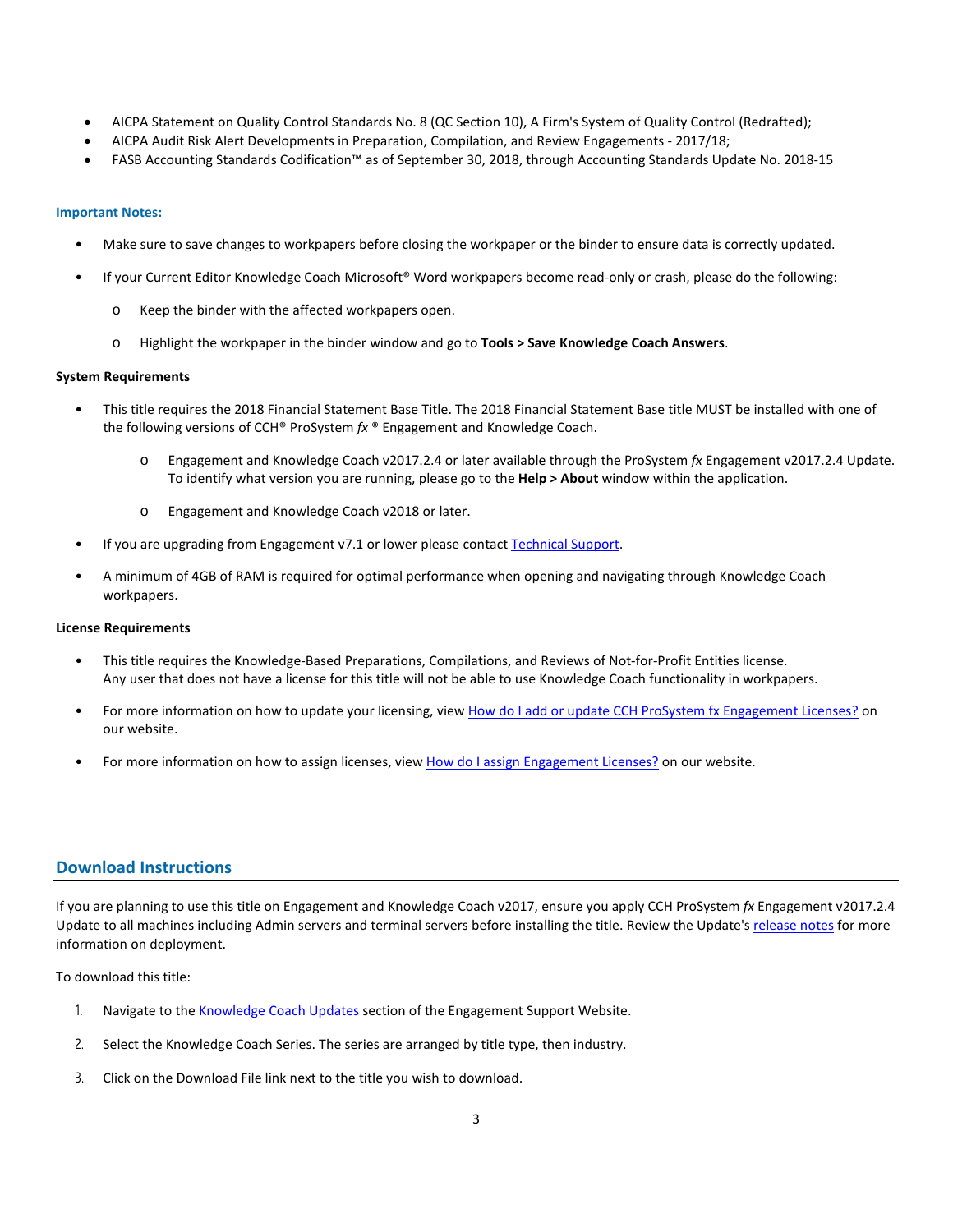**Note**: On some occasions the content package file (.KCP) will download with the extension changed to .ZIP. If this occurs, please change the extension of the downloaded file to KCP using all capital letters.

You must install the 2018 Financial Statement Base title before installing the 2018 Knowledge Based Preparations, Compilations, and Reviews of Not-for-Profit Entities.

The Financial Statement Base title is also available on th[e Knowledge Coach Update Website.](http://support.cch.com/updates/KnowledgeCoach)

The Knowledge Coach Content Package (KCP) download is a proprietary file that must be installed from within Engagement. Save this KCP file to a location on your local drive, and follow the Installation Instructions below.

#### **Installation Instructions**

Once you have downloaded your Knowledge Coach title, you will need to add it to the list of titles within CCH ProSystem *fx* Engagement. The only additional system requirement is approximately 75MB of disk space to store your Knowledge Coach Program content files. Please refer to the Engagement with Knowledge Coach Release Notes for any other system requirements.

After downloading the 2018 Knowledge Based Preparations, Compilations, and Reviews of Not-for-Profit Entities, do the following:

- 1. Launch the Engagement Workpaper Management application so that the Local File Room is displayed. Select **Tools > Knowledge Coach Titles**.
- 2. The Knowledge Coach Titles window will be displayed.
- 3. Choose **Add Title**.
- 4. Browse to the title package file (\*.KCP) that you previously downloaded from the Knowledge Coach Support Web site.
- 5. Choose **Open**.
- 6. The system will display a progress indicator while the title package is added. You will receive a message that the title has been successfully installed once the process is complete.

To release a title:

- 1. Select one of the Knowledge Coach titles in the list that has been added but is not yet released.
- 2. Choose **Release Title**. The current date and time will be displayed in the Date released column, and the status will change to "Released."

**Note**: In the Engagement Admin module, add and assign a Knowledge Coach module and the applicable Knowledge Coach title license to staff before using the workpapers.

**Important**: Once the 2018 Knowledge-Based Preparations, Compilations, and Reviews of the Not-for-Profit Entities title has been added and released, they will be automatically deployed to other staff members when they login to the "Office" location, or when they synchronize a binder that contains Knowledge Coach workpapers from this title.

#### **Online Permission Key**

Permission key files may be downloaded from ou[r website](https://prosystemfxsupport.tax.cchgroup.com/permkey/download.aspx) or when adding or updating the new licenses within CCH ProSystem *fx* Engagement 2017 and higher. After updating the license file in the Engagement Admin module, licenses need to be assigned to the staff who will use 2018 Knowledge-Based Preparations, Compilations, and Reviews of Not-for-Profit Entities.

If you have not already established a Single Sign-on (SSO) account with Customer Service, we urge you to do so at this time.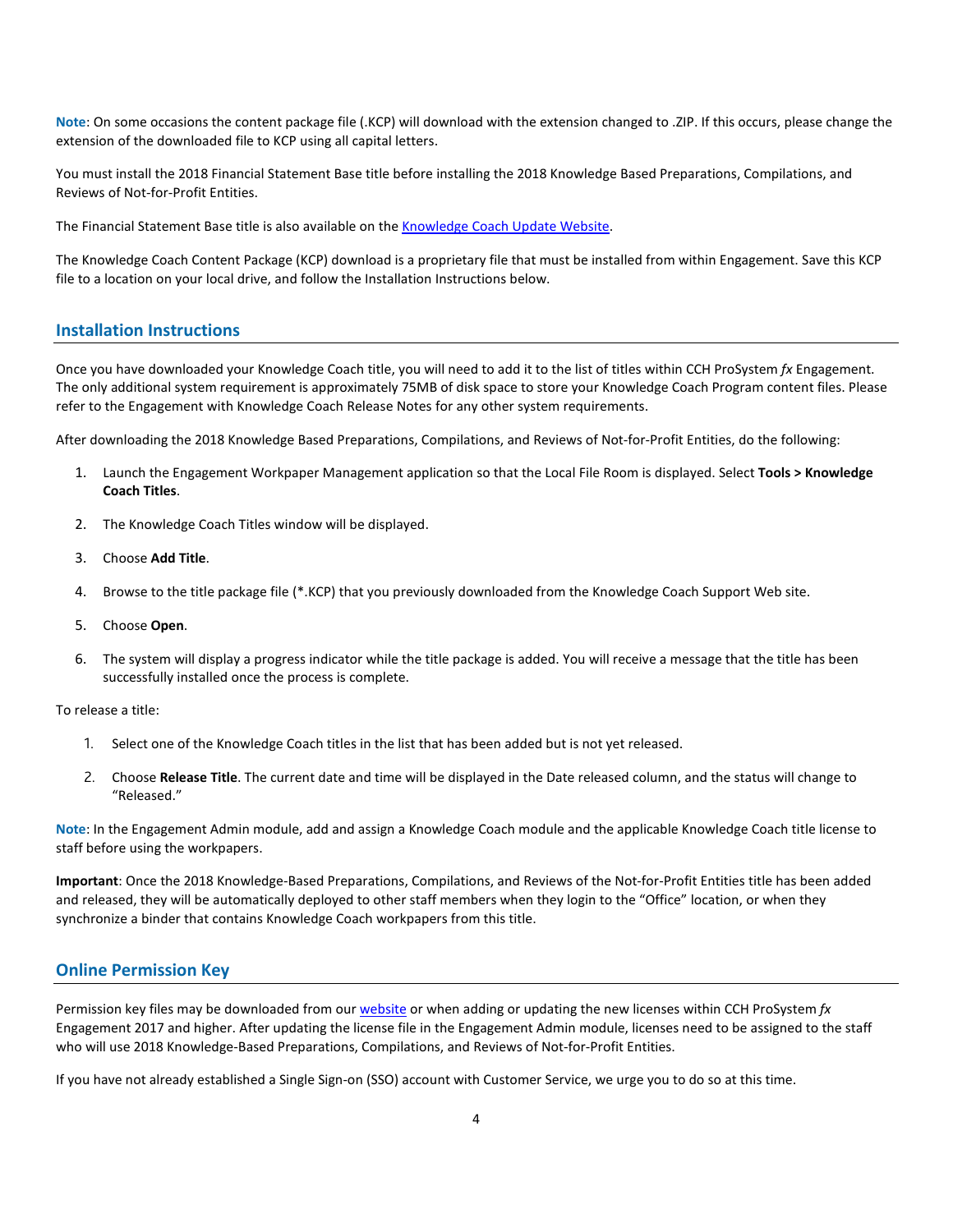## CCH® Accounting Research Manager®

CCH's Accounting Research Manager ("ARM") is the most comprehensive, up-to-date and objective online database of financial reporting literature. It includes all authoritative and proposed accounting, and SEC literature, plus independent, expert-written interpretive guidance.

Available on ARM, the Knowledge-Based Preparations, Compilations and Reviews of Not-for-Profit Entities Guide helps you comply with the most recent professional standards and guidance for the conduct of preparations, compilations and reviews and to integrate the use of practice aids, tools, and other resources with its guidance. This publication supplements and complements the Knowledge-Based documents that are available in Knowledge Coach.

If you subscribe to an ARM library that includes Preparations, Compilations, and Reviews of Not-for-Profit Entities content, you can link directly to source material from Resources within Knowledge Coach documents. These links have been updated to refer to the accounting standards under the FASB Accounting Standards Codifications. Also, if you subscribe to the Knowledge-Based Preparations, Compilations, and Reviews of Not-for-Profit Entities Guide on ARM, you can take advantage of references to the guide material from within the Knowledge Coach documents.

With Accounting Research Manager, you maximize the efficiency of your research time, while enhancing your results. Learn more about our content, our experts, and how you can request your free trial by visiting the [Accounting Research Manager website.](http://www.accountingresearchmanager.com/) You can also access the Accounting Research Manager Web site by selecting **Engagement > Binder Window > Shortcuts Bar > Guidance tab**.

#### Using Your Knowledge Coach Content

To use your Knowledge Coach Workpaper Templates, do the following:

- 1. Open a binder in Engagement.
- 2. Select the workpaper tab into which you would like to insert the workpaper.
- 3. Select **New Knowledge Coach Workpaper** from the toolbar or File menu.
- 4. The *New Knowledge Coach Workpaper* dialog appears (Figure 1).
- 5. Select the **New Knowledge Coach Title** with the content you would like to use. You can only select titles you have installed. The information displayed changes to reflect the workpaper organization available for the selected title.
- 6. Select the **Knowledge Coach Workpapers** to insert into your binder and click **OK**.
- 7. In the *Selected Workpaper Properties* dialog, each workpaper name is automatically loaded into the Name field. Add a **workpaper index** in the Index field and make any Name modifications you desire. You can also modify the tab location or the roll forward settings for each workpaper.
- 8. Click **OK**. The integrated Knowledge Coach workpaper is now inserted into your engagement binder.

**Note:** For more information on how to use Knowledge Coach workpapers in your binder, see the Knowledge Coach User Guide.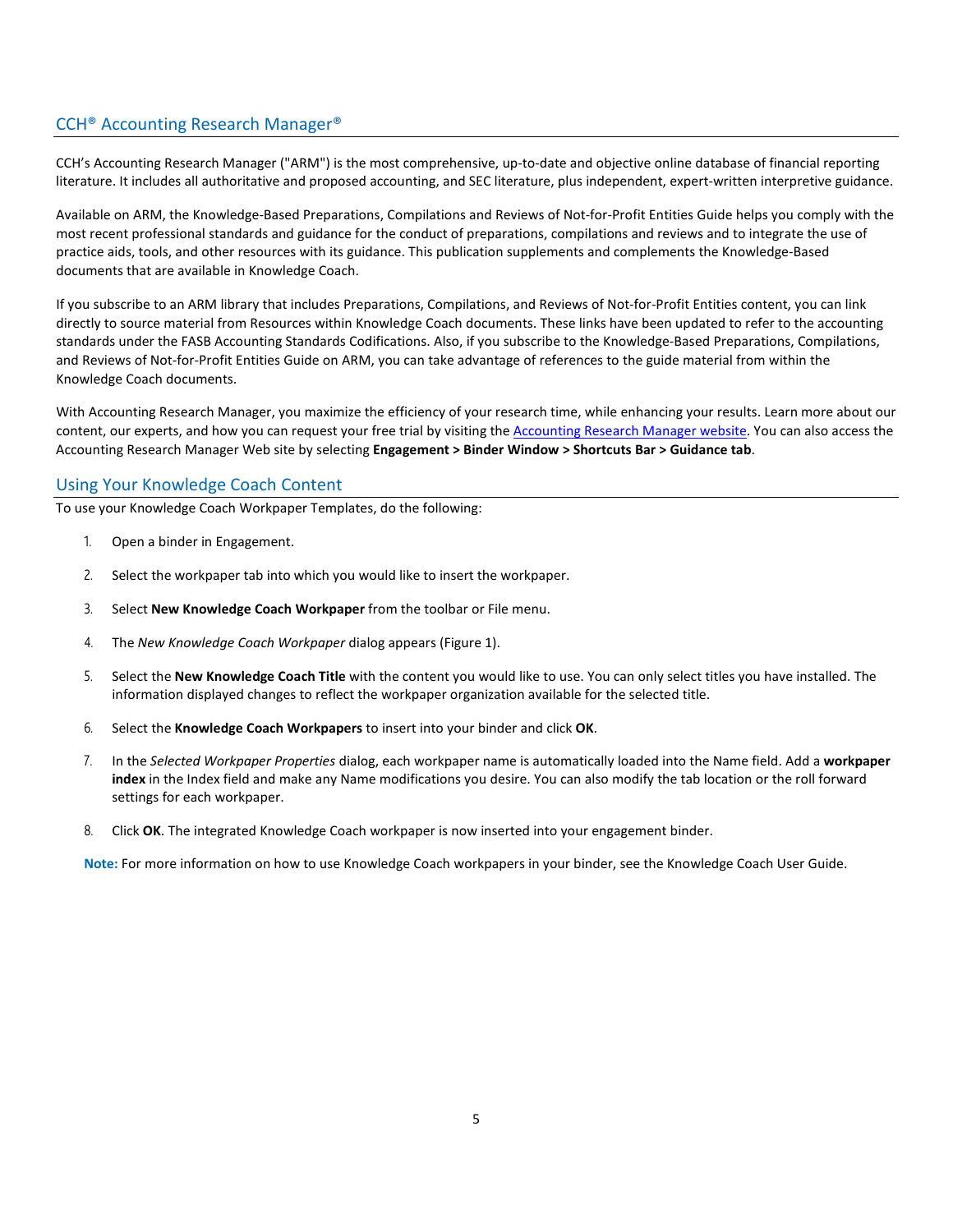| New Knowledge Coach Workpaper                                                                                                                                                     |                                                                                                                                                                                                                                                                                                                                                                  | ×                                                                                              |
|-----------------------------------------------------------------------------------------------------------------------------------------------------------------------------------|------------------------------------------------------------------------------------------------------------------------------------------------------------------------------------------------------------------------------------------------------------------------------------------------------------------------------------------------------------------|------------------------------------------------------------------------------------------------|
| Industry title selection<br>$\leftarrow \boxed{\mathsf{Q}}$<br>2018 KBA Not-for-Profits Compilations<br>2018 KBA Not-for-Profits Preparations<br>2018 KBA Not-for-Profits Reviews | Workpaper selection<br>IQ<br>Add independent workpapers without foundation workpapers<br>000-Resources<br>П<br>里·<br>Ė-O<br>100-The Communications Hub<br>面口<br>200-Pre-Engagement Procedures<br>画口<br>300-Risk Assessment-Understanding the Entity & Environment<br>面一<br>800-Compilation Procedures<br>面示<br>900-Evaluating, Concluding & Reporting Procedures | .i<br>$\frac{1}{\sqrt{2}}$<br>Details of selected workpaper<br>Highlight a workpaper or select |
| $\checkmark$<br>⋗                                                                                                                                                                 |                                                                                                                                                                                                                                                                                                                                                                  | a workpaper check box to see<br>details.                                                       |
|                                                                                                                                                                                   | OK                                                                                                                                                                                                                                                                                                                                                               | Help<br>Cancel                                                                                 |

Figure 1 - New Knowledge Coach Workpaper

## **Additional Information on Knowledge Coach and the KBA Methodology**

### **Knowledge-Based (KBA) Methodology**

Allows the results of one set of procedures to become the input for the next. The key components of the KBA methodology include:

- An Overview that guides accountants through the methodology;
- Knowledge-Based Preparation, Compilation and Review of Not-for-Profit Entities documents, integral to the risk assessment and overall accounting processes, which contain steps and procedures required by SSARS;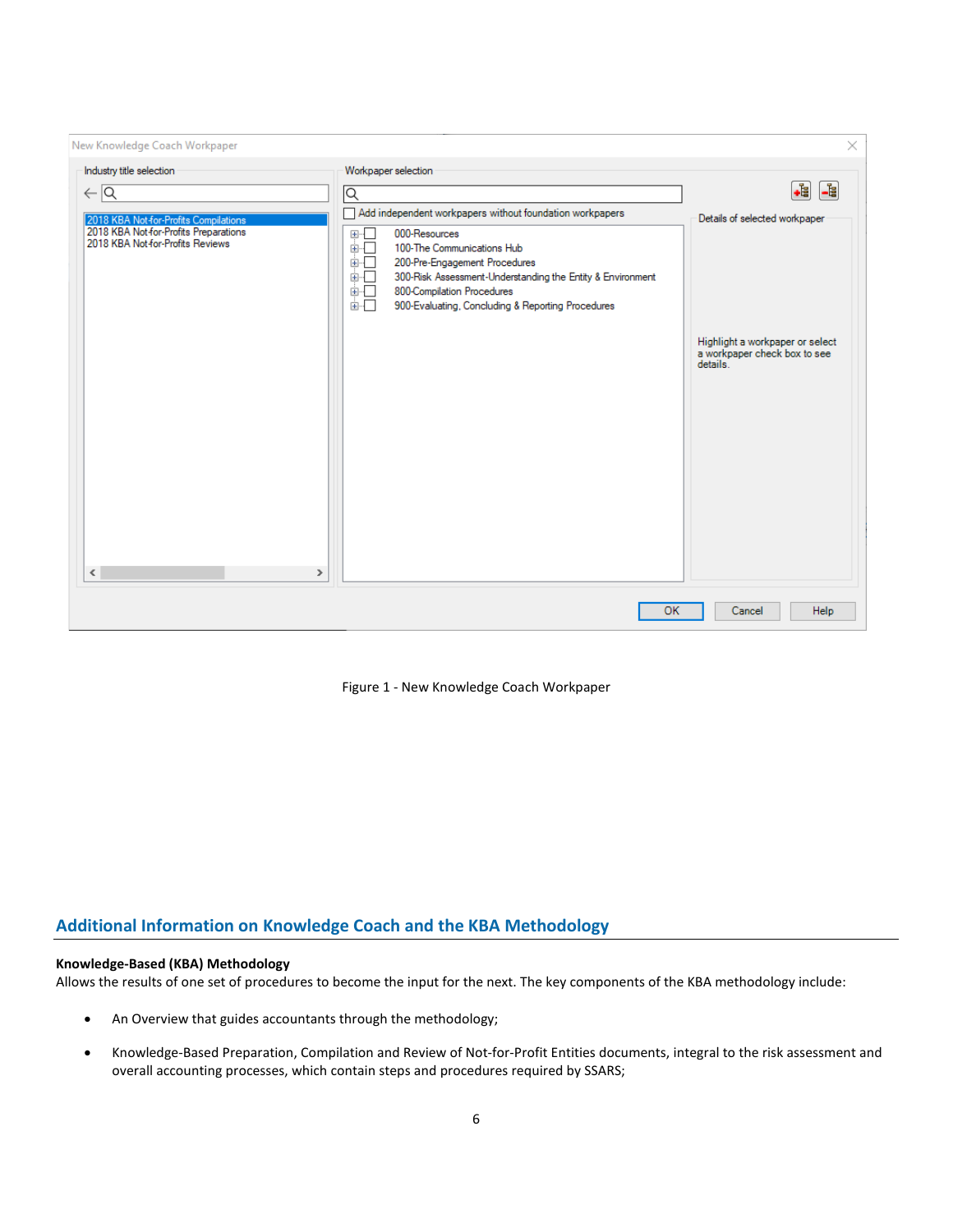- Customizable Programs that take accountants through related steps and procedures;
- Practice Aids to help accountants complete steps or processes outlined in the Knowledge-Based Preparation, Compilation and Review of Not-for-Profit Entities documents and Programs;
- Accountant's Reports that provide a variety of sample accountant's opinions on financial statements; and
- Correspondence documents that provide sample letters to be used to comply with SSARS requirements and in many other common situations.
- The AICPA's Accounting and Review Services Committee (ARSC) SSARS The practice aids and tools in the 2018 Knowledge-Based Preparations, Compilations and Reviews of Not-for-Profit Entities are designed around the AICPA's SSARS standards to assist accountants by:
	- Facilitating compliance with SSARS;
	- Encouraging more effective engagements through tailored engagement programs and comprehensive practice aids; and
	- Enhancing engagement documentation.

#### **CCH® ProSystem** *fx***® Knowledge Coach**

Knowledge Coach functionality allows accountants to use the Knowledge-Based methodology more efficiently by eliminating the need for duplicate entry of the same information, tailoring documentation to each particular engagement, and documenting the link between risks identified and procedures performed. PRP-100 Engagement-Level Tailoring Questions, CMP-100 Engagement-Level Tailoring Questions or REV-100 Engagement-Level Tailoring Questions are documents in Knowledge Coach that presents engagement-level questions designed to aid in tailoring the engagement documentation to fit each client. Completing the questions helps the accountant avoid duplication and unnecessary workpapers.

**Note:** Before you begin your engagement, please review the guidance in PRP-101 Overall Preparation Program, CMP-101 Overall Compilation Program or REV-101 Overall Review Program. This workpaper is intended to be your road map through a Knowledge-Based methodology. You should start your engagement with PRP-100 Tailoring Question Workpaper, CMP-100 Tailoring Question Workpaper or REV-100 Tailoring Question Workpaper and PRP-101 Overall Preparation Program, CMP-101 Overall Compilation Program or REV-101 Overall Review.

#### • **Risks**

The Risk Assessment features have been disabled since the 2012 Knowledge-Based Compilations and Review Title for Knowledge Coach. Refer to KBP-101 Preparation: Significant Matters, KBC-101 Compilation: Significant Matters and KBR-102 Review: Significant Matters to accumulate and review significant issues and findings. PRP-801 Preparation Program, CMP-801 Compilation Program: Significant Risks and Uncertainties and REV-802 Review Program: Significant Risks and Uncertainties provides a guide for implementing the guidance related to the disclosure of certain significant risks and uncertainties.

#### • **Information Flow**

Helps cut down on the time spent duplicating information across forms. In addition, the flow of consistent information ensures that information and updates to information are not missed between workpapers. Drill-down functionality helps the user navigate quickly to the source of the information, aiding in the review of the engagement file.

#### • **Diagnostics**

Help keep track of unresolved issues like unanswered questions, incomplete risks, program steps not linked to risks or relevant assertions, missing workpaper, and more.

#### • **Links to Accounting Research Manager (ARM**)

If you subscribe to an ARM library that includes accounting content, you can link directly to source material from Resources within Knowledge Coach workpapers. These links have been updated to reference to the accounting standards under the SSARS and